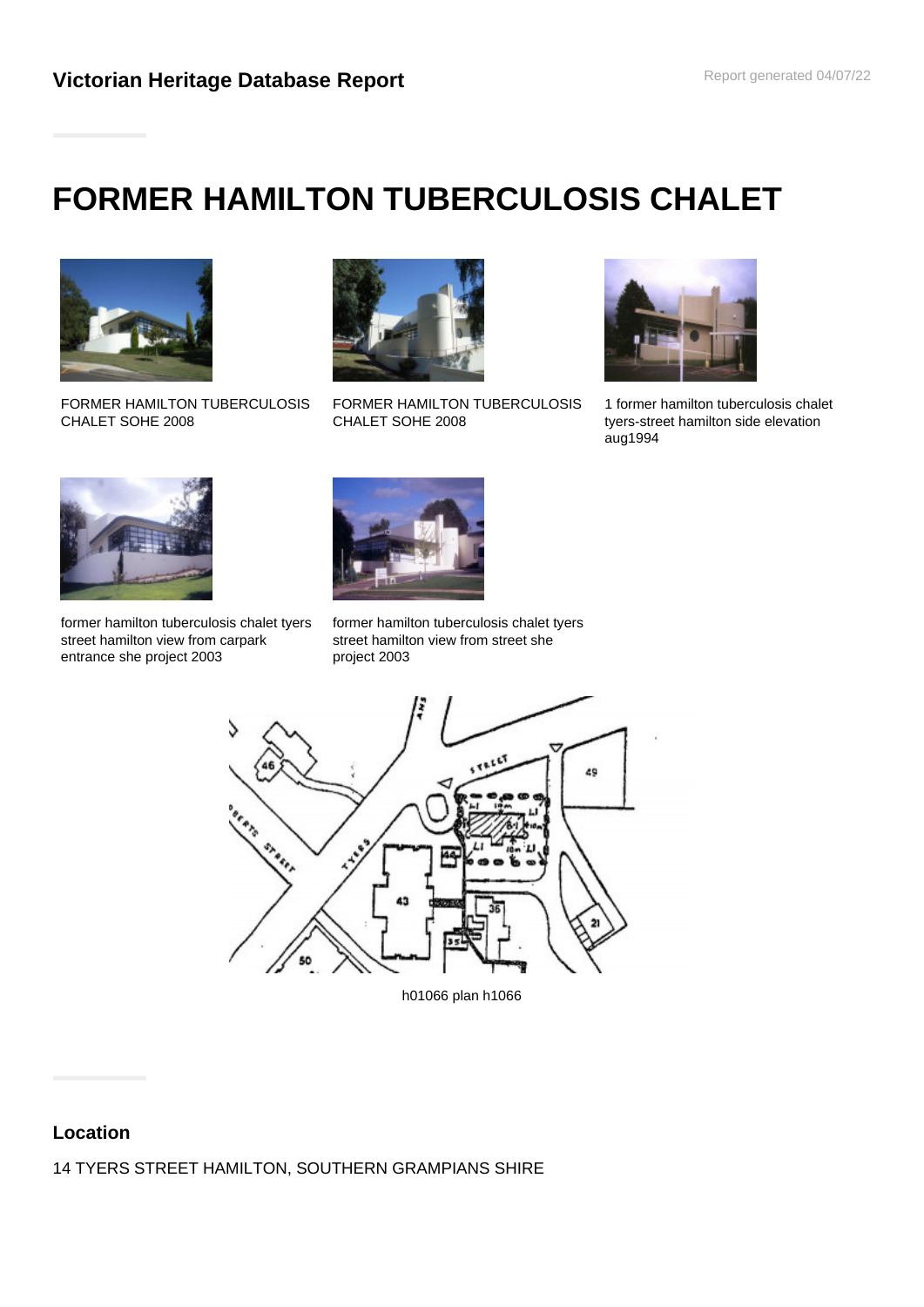# **Municipality**

SOUTHERN GRAMPIANS SHIRE

#### **Level of significance**

Registered

#### **Victorian Heritage Register (VHR) Number**

H1066

#### **Heritage Overlay Numbers**

HO343

#### **VHR Registration**

February 2, 1995

## **Heritage Listing**

Victorian Heritage Register

**Statement of Significance**

Last updated on - May 5, 1999

The former Tuberculosis Chalet at Hamilton, designed by Percy Everett of the Public Works Department, was built in 1944-45 as a response to the establishment of the Federal Health Council and appointment of a Victorian Director of Tuberculosis. The rendered brick building is of Expressionist styling dominated by strong horizontal bands and interesting planar surfaces.

The former Tuberculosis Chalet is significant as a visible reminder of the 1940s Australiawide public health campaign to eradicate the 'white plague' of tuberculosis. Its construction illustrates Hamilton's role as a major provider of regional health services in the Western District.

The Chalet is a classic expression of the architectural principle that form follows function - the northerly aspect and the semi-open verandahs were specifically designed to maximise fresh air and winter sunlight. The former TB Chalet is one of a three remaining custom-built sanatoria chalets built in the 1940s in Victorian country towns as part of an important and successful Australia-wide campaign to eradicate TB. The Chalet is an example of the use of the stream-line Moderne style of the Public Works Department in the 1940s under the Chief Architect, Percy Everett. The Chalet shows a European influence in its design and in particular its use of rare Expressionist style reflecting similar sanatoria designs on the Continent in the 1920s.

| Construction dates                        | 1944.           |
|-------------------------------------------|-----------------|
| Architect/Designer                        | Everett, Percy, |
| Heritage Act Categories Registered place, |                 |